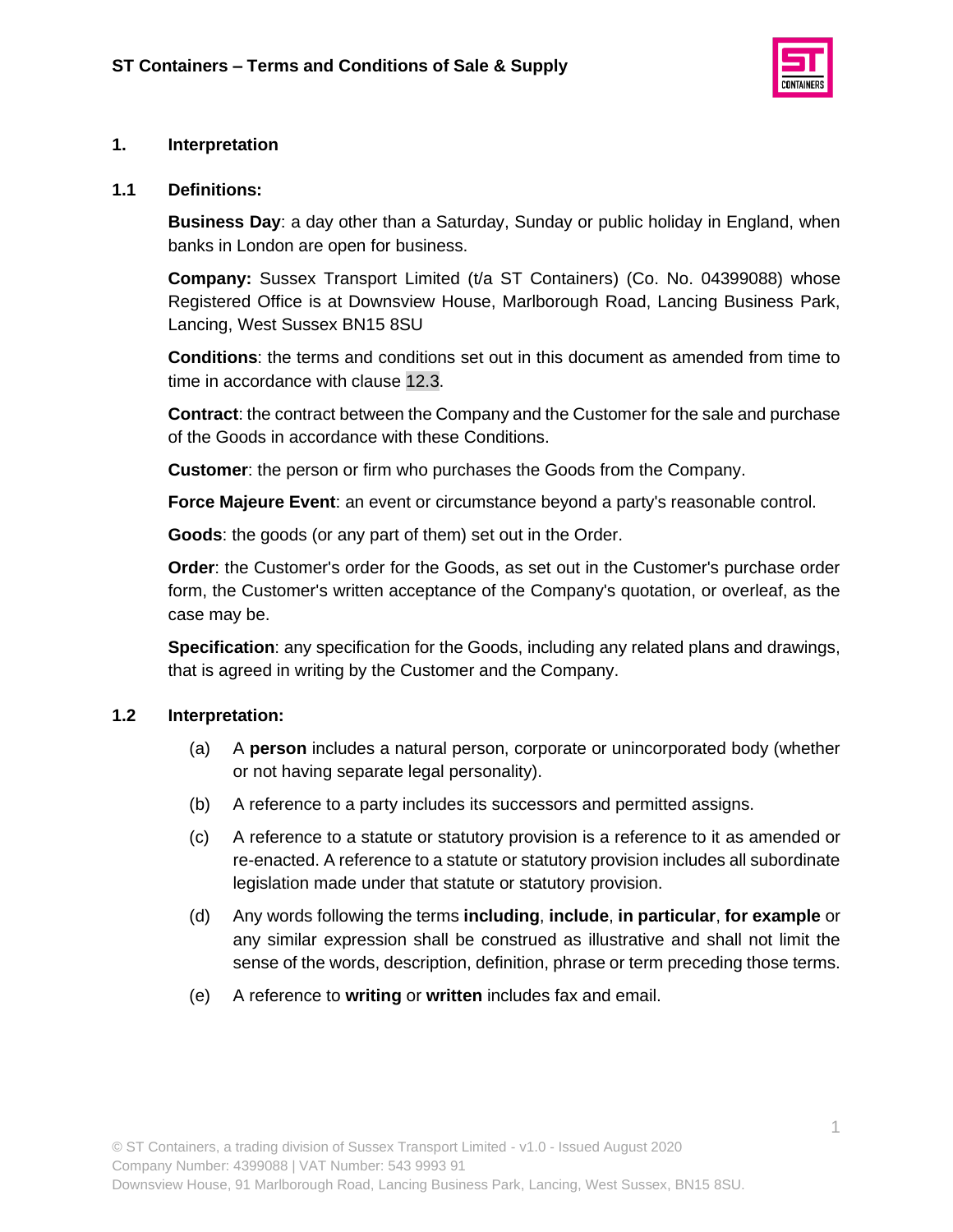

# **2. Basis of contract**

- 2.1 These Conditions apply to the Contract to the exclusion of any other terms that the Customer seeks to impose or incorporate, or which are implied by law, trade custom, practice or course of dealing. In the event of any conflict between these Conditions and any other terms sought to be imposed or incorporated, these Conditions shall prevail.
- 2.2 The Order constitutes an offer by the Customer to purchase the Goods in accordance with these Conditions. The Customer is responsible for ensuring that the terms of the Order and any applicable Specification are complete and accurate.
- 2.3 The Order shall only be deemed to be accepted when the Company issues a written acceptance of the Order, at which point the Contract shall come into existence.
- 2.4 Any samples or drawings (which do not form part of the Specification) produced by the Company and any descriptions or illustrations contained in the Company's catalogues or brochures are produced for the sole purpose of giving an approximate idea of the Goods referred to in them. They shall not form part of the Contract nor have any contractual force.
- 2.5 A quotation for the Goods given by the Company shall not constitute an offer. A quotation shall only be valid for a period of 20 Business Days from its date of issue unless stated otherwise

### **3. Goods**

- 3.1 The Goods are as agreed between the Company and the Customer and as described in the Specification.
- <span id="page-1-0"></span>3.2 To the extent that the Goods are to be manufactured in accordance with a Specification supplied by the Customer, the Customer shall indemnify the Company against all liabilities, costs, expenses, damages and losses (including any direct, indirect or consequential losses, loss of profit, loss of reputation and all interest, penalties and legal and other reasonable professional costs and expenses) suffered or incurred by the Company in connection with any claim made against the Company for actual or alleged infringement of a third party's intellectual property rights arising out of or in connection with the Company's use of the Specification. This clause [3.2](#page-1-0) shall survive termination of the Contract.
- 3.3 The Company reserves the right to amend the Specification if required by any applicable statutory or regulatory requirements.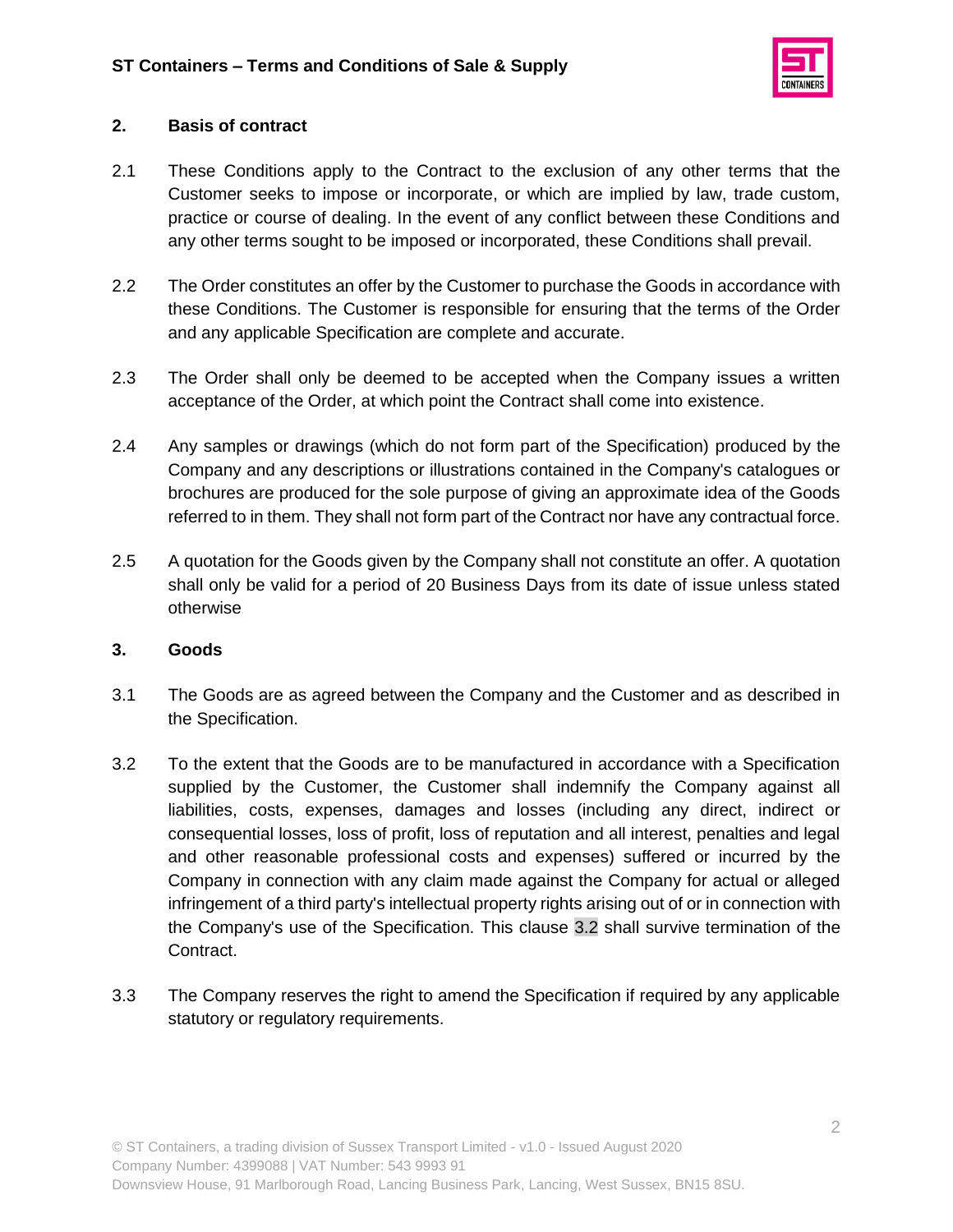

# **4. Delivery**

- 4.1 The Company shall agree with the Customer on the date an Order is placed by a Customer a date for the delivery of the Goods which shall be treated as an approximate date for delivery. Time shall not be of the essence and the Company shall not be held liable for any losses arising from late delivery of the Goods, however caused. The Company shall confirm the actual delivery date, which may be earlier than the approximate delivery date, by written notice to the Customer.
- 4.2 The location of delivery shall be agreed in writing between the parties. The Customer shall provide appropriate personnel to supervise the delivery and the driver making the delivery to site. The Customer shall be responsible for ensuring access to the location of delivery is granted and procuring any required consents, authorities or permissions required from a third party to enable such delivery. It is the Customers responsibility to ensure access to the delivery site is suitable, appropriate and accessible for a heavy goods vehicle as well as the health and safety of all personnel supplied by the Company to affect the delivery. In the event of an abortive delivery caused by the Customer not complying with this Clause 4.2, then the Customer shall be charged the reasonable costs arising from such abortive delivery.
- 4.3 The Company reserves the right to delay or defer any date for delivery agreed under Clause 4.1 until payment is received from the Customer by the Company in accordance with Clause 7.6 of this Agreement.
- 4.4 The Company, or any haulier employed by the Company for transportation, reserve the right to reasonably refuse delivery due to issues arising from, but not limited to, weather conditions, ground conditions, accessibility and obstacles unless specifically agreed in advance with the Company
- 4.5 Should the Customer fail to take delivery of the Goods or fail to provide adequate delivery details, or assistance with such delivery as set out above, then without prejudice to any other remedies that the Company may have, the Company shall be entitled to store the Goods until the actual date of delivery and shall be entitled to charge to the Customer the reasonable costs of storage including but not limited to insurance. If after 30 days an alternative date for delivery has not been agreed between the Company and the Customer, the Company shall be entitled to sell the Goods to a third party and shall account to the Customer for any excess generated on such sale (less reasonable costs of storage and sale) or alternatively be entitled to charge the Customer for any shortfall arising which is less than the price of the Contract plus reasonable costs of storage and sale.
- 4.6 Delivery shall be regarded as completed when the unloading of the Goods at the agreed location is concluded.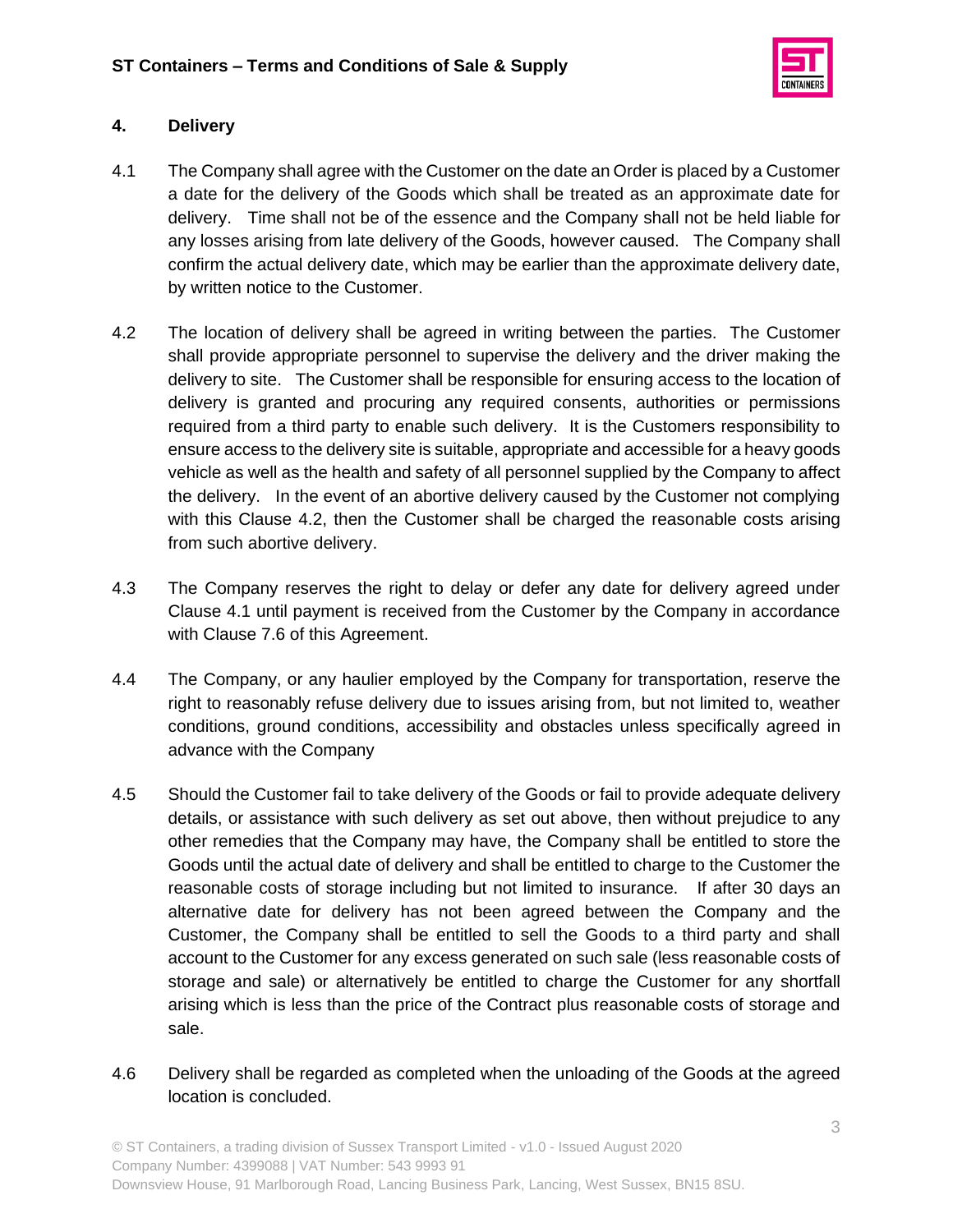

- 4.7 Following successful delivery, the Customer shall be responsible for inspecting the goods. Any defect or matter by which the Customer claims that the goods are defective or do not match the Specification must be notified in writing to the Company within 7 days of delivery. If no such notice is given, the Goods will be regarded as accepted.
- 4.8 The Company may deliver the Goods by instalments, which shall be invoiced and paid for separately. Any delay in delivery or defect in an instalment shall not entitle the Customer to cancel any other instalment.

# **5. Quality**

- <span id="page-3-1"></span>5.1 The Company confirms that on delivery, the Goods shall be of satisfactory quality (within the meaning of the Sale of Goods Act 1979):
- 5.2 Subject to clause [5.3,](#page-3-0) if:
	- (a) the Customer gives notice in writing to the Company within a reasonable time of discovery that some or all of the Goods do not comply with the condition set out in clause [5.1;](#page-3-1) and
	- (b) the Company is given a reasonable opportunity of examining such Goods,

the Company shall, at its option, repair or replace the defective Goods, or refund the price of the defective Goods in full.

- <span id="page-3-0"></span>5.3 The Company shall not be liable for the Goods' failure to comply with the condition set out in clause [5.1](#page-3-1) in any of the following events:
	- (a) the defect arises because the Customer failed to follow the Company's oral or written instructions as to the storage, commissioning, installation, use and maintenance of the Goods or (if there are none) good trade practice regarding the same;
	- (b) the defect arises as a result of the Company following any drawing, design or Specification supplied by the Customer;
	- (c) the Customer alters or repairs such Goods without the prior written consent of the Company which shall not be unreasonably delayed; or
	- (d) the defect arises as a result of fair wear and tear, wilful damage, negligence, or abnormal storage or working conditions.
- 5.4 The terms implied by sections 13 to 15 of the Sale of Goods Act 1979 are, to the fullest extent permitted by law, excluded from the Contract.
- 5.5 These Conditions shall apply to any repaired or replacement Goods supplied by the Company under this Clause 5 as if they were the original Goods.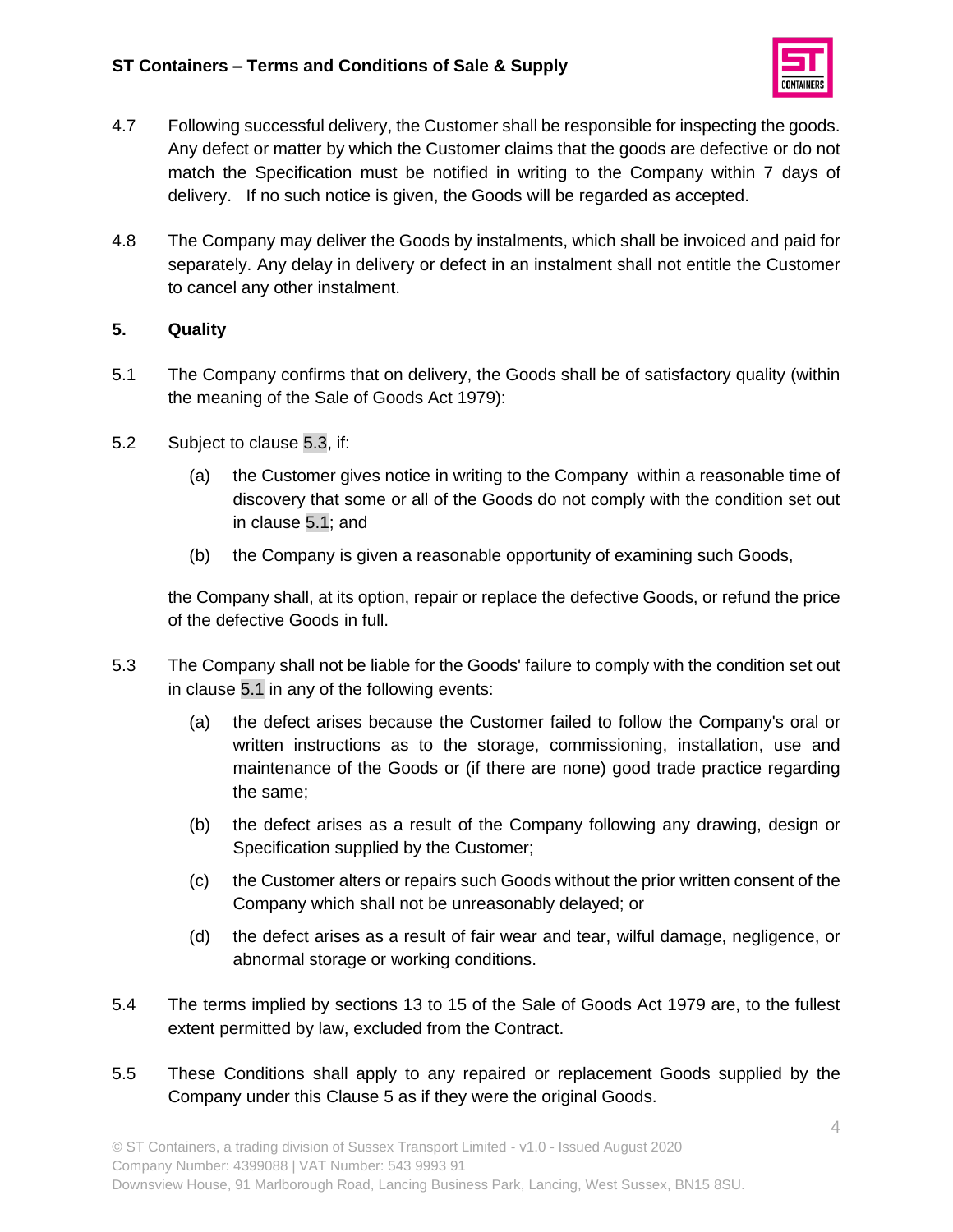

5.6 The Company shall have no liability under this Clause 5until the Customer has paid for the Goods in full.

# **6. Title and risk**

- 6.1 The risk in the Goods shall pass to the Customer on completion of delivery.
- 6.2 Title to the Goods shall not pass to the Customer until the Company receives payment in full (in cash or cleared funds) for the Goods in which case title to the Goods shall pass at the time of payment being received.
- 6.3 Until title to the Goods has passed to the Customer, the Customer shall:
	- (a) store the Goods separately from all other goods held by the Customer so that they remain readily identifiable as the Company's property;
	- (b) not remove, deface or obscure any identifying mark or packaging on or relating to the Goods;
	- (c) maintain the Goods in satisfactory condition and keep them insured against all risks for their full price from the date of delivery;
	- (d) hold any proceeds of sale of the Goods on trust for the Company, such money not to be intermingled with any other money or paid into an overdrawn bank account and shall ensure such money is readily available at all times; and
	- (e) notify the Company immediately if it becomes subject to any of the events listed in clause [8.1\(b\)](#page-6-0) or clause 8.1(c).
- 6.4 If an until payment is received in full for the Goods, the Company shall have a first and paramount lien over the Goods which are the Companies property.
- 6.5 If before title to the Goods passes to the Customer the Customer becomes subject to any of the events listed in clause [8.1\(b\)](#page-6-0) or clause **Error! Reference source not found.**, then, without limiting any other right or remedy the Company may at any time:
	- (i) require the Customer to deliver up all Goods in its possession that have not been resold, or irrevocably incorporated into another product; and
	- (ii) if the Customer fails to do so promptly, enter any premises of the Customer or of any third party where the Goods are stored in order to recover them.

# **7. Price and payment**

7.1 The price of the Goods shall be the price set out in the Order, or, if no price is quoted, the price set out in the Company's published price list in force as at the date of delivery.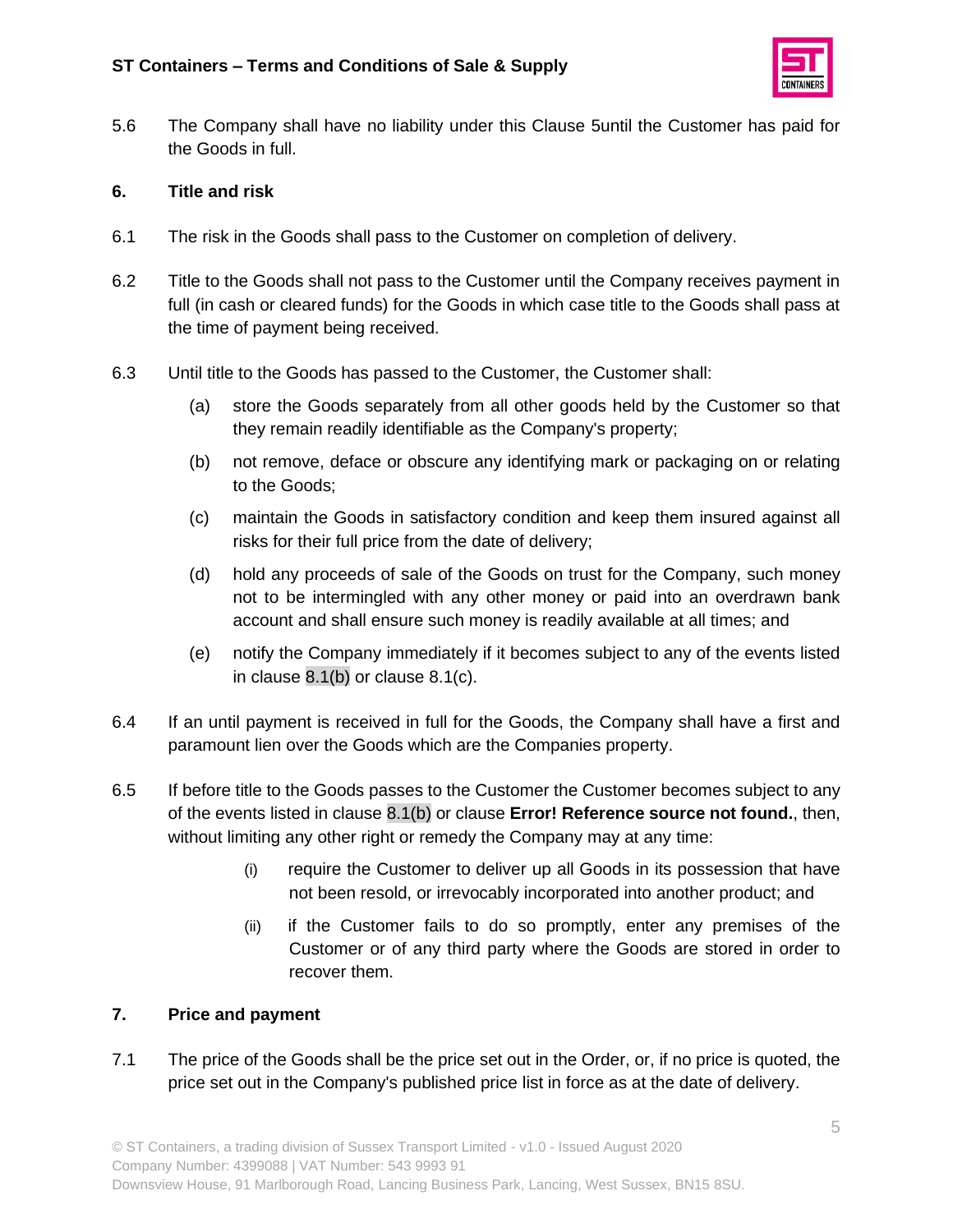

- 7.2 If a deposit is specified in the Order, unless otherwise agreed this shall be paid in full on the date of the Contract.
- 7.3 The Company may, by giving notice to the Customer at any time before delivery, increase the price of the Goods to reflect any increase in the cost of the Goods that is due to:
	- (a) any factor beyond the Company's control (including foreign exchange fluctuations, increases in taxes and duties, and increases in labour, materials and other manufacturing costs);
	- (b) any request by the Customer to change the delivery date(s), quantities or types of Goods ordered, or the Specification; or
	- (c) any delay caused by any instructions of the Customer or failure of the Customer to give the Company adequate or accurate information or instructions.
- 7.4 The price of the Goods:
	- (a) excludes amounts in respect of value added tax (**VAT**), which the Customer shall additionally be liable to pay to the Company at the prevailing rate, subject to the receipt of a valid VAT invoice; and
	- (b) includes the costs and charges of packaging, insurance and transport of the Goods.
- 7.5 The Company will invoice the Customer for the Goods on the placing of the order for the Goods by the Customer..
- 7.6 The Customer shall pay the invoice in full and in cleared funds prior to the date of delivery. Payment shall be made to the bank account nominated in writing by the Company. Time for payment is of the essence.
- 7.7 If the Customer fails to make any payment due to the Company by the due date for payment, then the Customer shall pay interest on the overdue amount at the rate of 4% per annum above the Bank of England base rate from time to time. Such interest shall accrue on a daily basis from the due date until actual payment of the overdue amount, whether before or after judgment. The Customer shall pay the interest together with the overdue amount.
- 7.8 The Customer shall pay all amounts due under the Contract in full without any set-off, counterclaim, deduction or withholding (except for any deduction or withholding required by law). The Company may at any time, without limiting any other rights or remedies it may have, set off any amount owing to it by the Customer against any amount payable by the Company to the Customer.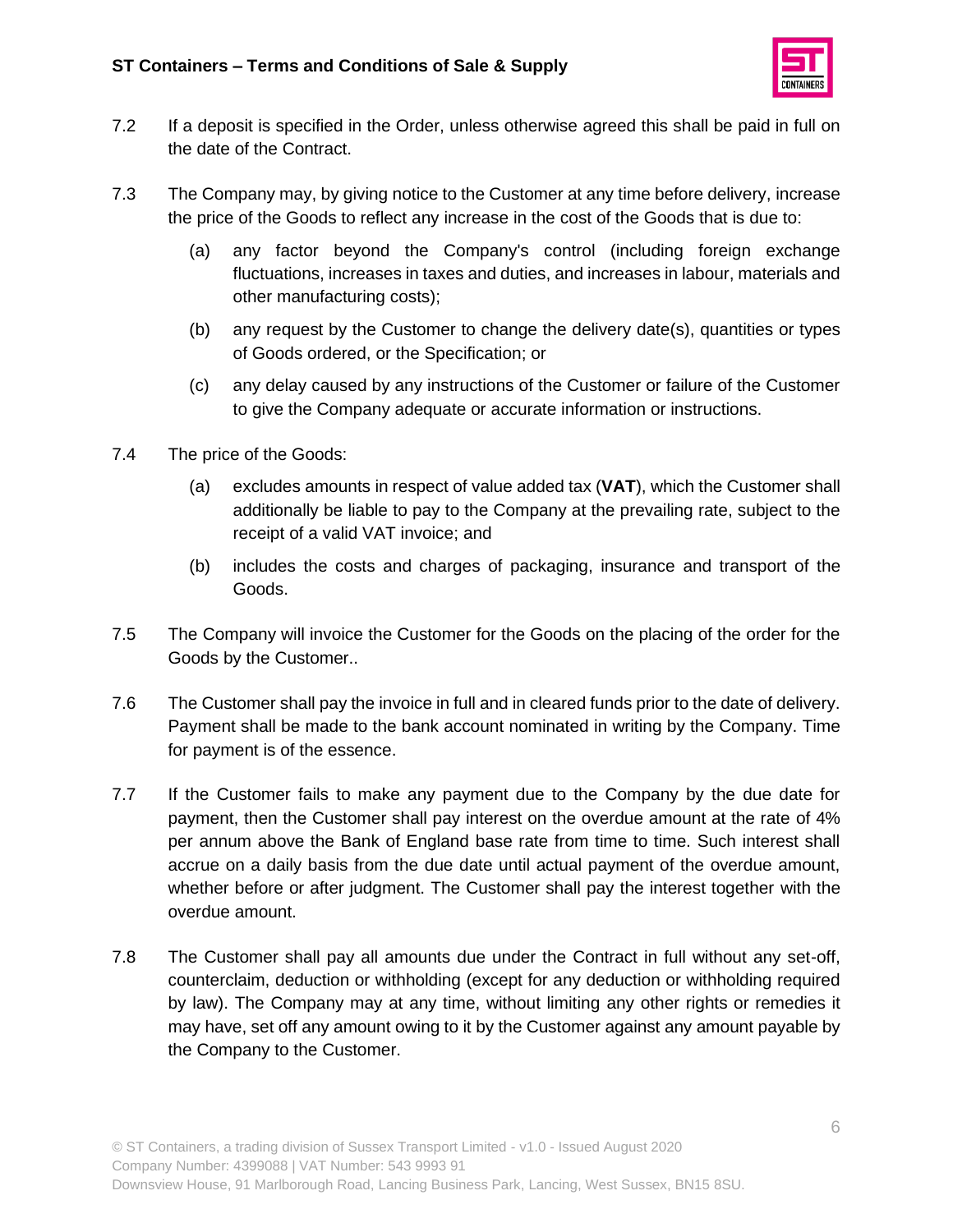

# **8. Termination**

- <span id="page-6-1"></span><span id="page-6-0"></span>8.1 Without limiting its other rights or remedies, the Company may terminate this Contract with immediate effect by giving written notice to the Customer if:
	- (a) the Customer commits a material breach of any term of the Contract and (if such a breach is remediable) fails to remedy that breach within three working days of that party being notified in writing to do so;
	- (b) the Customer takes any step or action in connection with its entering administration, provisional liquidation or any composition or arrangement with its creditors (other than in relation to a solvent restructuring), being wound up (whether voluntarily or by order of the court, unless for the purpose of a solvent restructuring), having a receiver appointed to any of its assets or ceasing to carry on business or if the Customer is an individual, has a bankruptcy petition made against them. This Clause shall apply to any step or action taken in another jurisdiction which is an analogous to the circumstances set out above; or
	- (c) the Customer suspends, threatens to suspend, ceases or threatens to cease to carry on all or a substantial part of its business.
- 8.2 Without limiting its other rights or remedies, the Company may suspend provision of the Goods under the Contract or any other contract between the Customer and the Company if the Customer becomes subject to any of the events listed in clause [8.1\(a\),](#page-6-1) or the Company reasonably believes that the Customer is about to become subject to any of them, or if the Customer fails to pay any amount due under this Contract on the due date for payment.
- 8.3 Without limiting its other rights or remedies, the Company may terminate the Contract with immediate effect by giving written notice to the Customer if the Customer fails to pay any amount due under the Contract on the due date for payment.
- 8.4 On termination of the Contract for any reason the Customer shall immediately pay to the Company all of the Company's outstanding unpaid invoices and interest.
- 8.5 Termination of the Contract shall not affect any of the parties' rights and remedies that have accrued as at termination, including the right to claim damages in respect of any breach of this Contract that existed at or before the date of termination.
- 8.6 Any provision of the Contract that expressly or by implication is intended to come into or continue in force on or after termination shall remain in full force and effect.

# **9. Limitation of liability**

<span id="page-6-2"></span>9.1 Nothing in these Conditions shall limit or exclude the Company's liability for: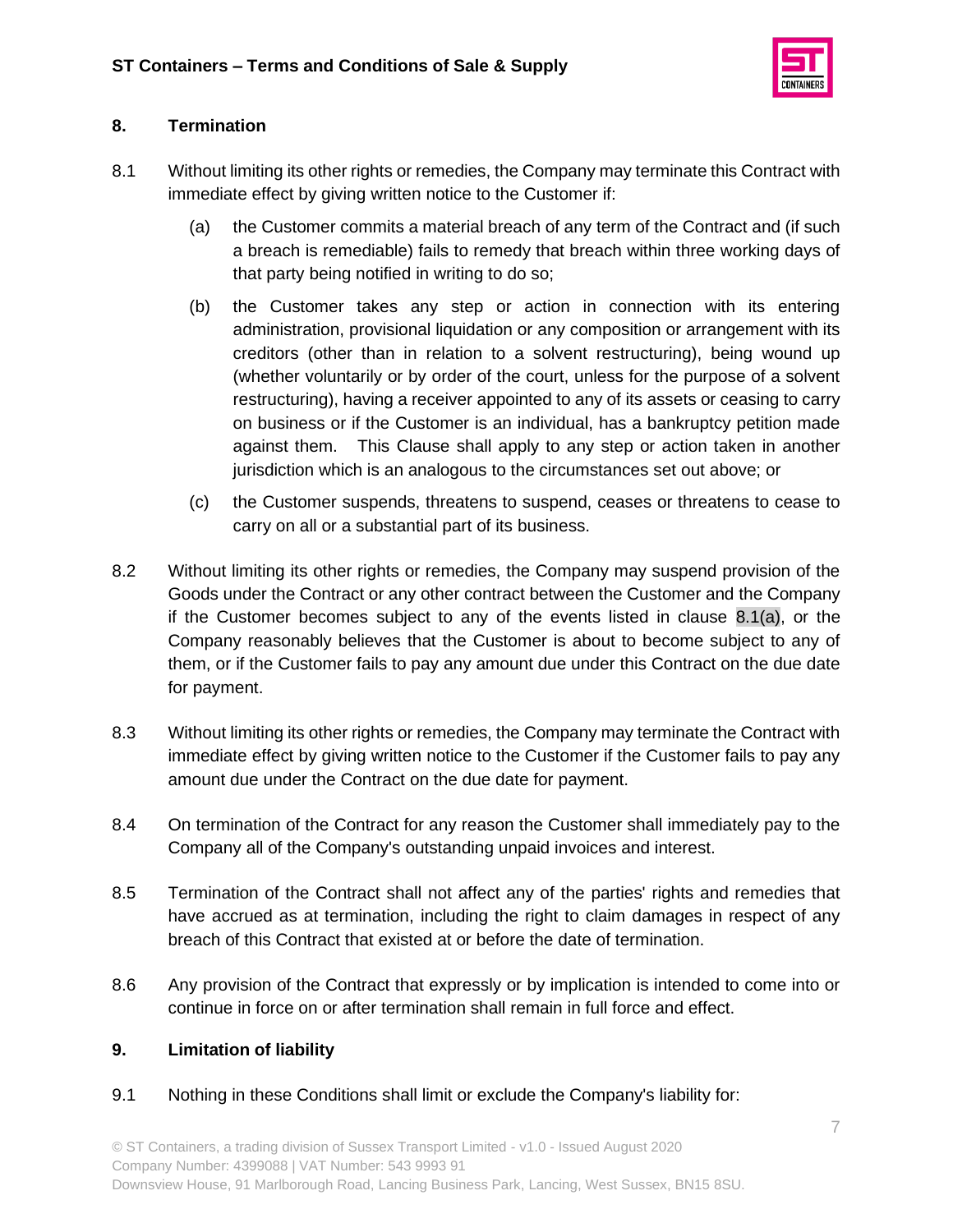

- (a) death or personal injury caused by its negligence, or the negligence of its employees, agents or subcontractors (as applicable);
- (b) fraud or fraudulent misrepresentation;
- (c) breach of the terms implied by section 12 of the Sale of Goods Act 1979; or
- (d) defective products under the Consumer Protection Act 1987; or
- (e) any matter in respect of which it would be unlawful for the Company to exclude or restrict liability.
- 9.2 Subject to clause [9.1:](#page-6-2)
	- (a) the Company shall under no circumstances whatsoever be liable to the Customer, whether in contract, tort (including negligence), breach of statutory duty, or otherwise, for any loss of profit, or any indirect or consequential loss arising under or in connection with the Contract; and
	- (b) the Company's total liability to the Customer in respect of all other losses arising under or in connection with the Contract, whether in contract, tort (including negligence), breach of statutory duty, or otherwise, shall in no circumstances exceed of the price of the Goods.
- 9.3 The restrictions contained in these conditions are accepted by both parties as being fair and reasonable.

### **10. Ownership of Plans etc.**

10.1 All drawings, plans, designs and patterns used in the manufacture of the Goods together with all specifications, technical information and estimates remain the Company's exclusive property even when full payment has been made for the Goods. Copyright remains our property and any such documents referred to in this Clause 10 are confidential and are only to be used by the Customer for the purposes intended by the Contract.

### **11. Force majeure**

Neither party shall be in breach of this Contract nor liable for delay in performing, or failure to perform, any of its obligations under this Contract if such delay or failure result from a Force Majeure Event. If the period of delay or non-performance continues for six months, the party not affected may terminate this Contract by giving 5 working days written notice to the affected party.

### **12. General**

### **12.1 Assignment and other dealings.**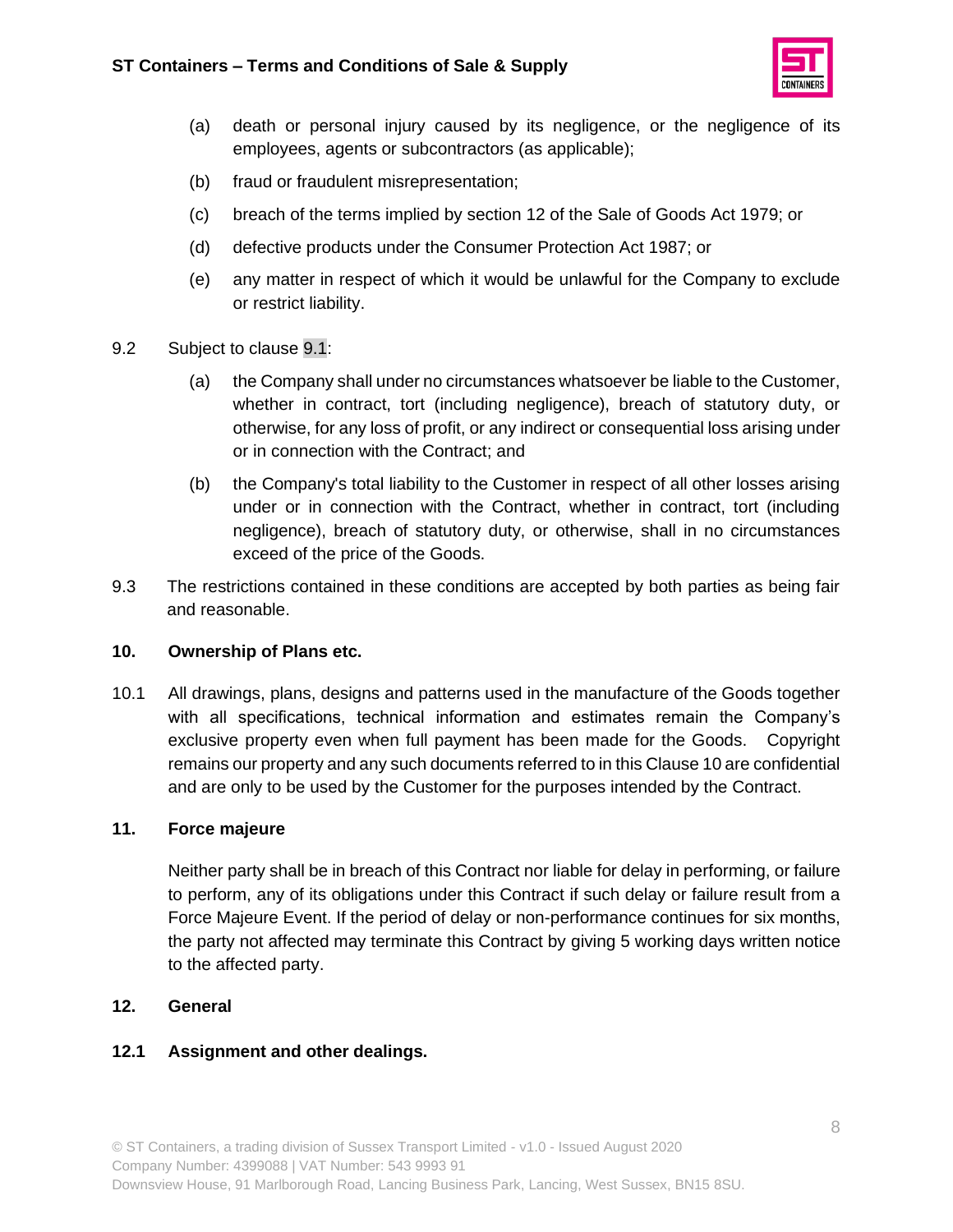

- (a) The Company may at any time assign, transfer, mortgage, charge, subcontract or deal in any other manner with all or any of its rights or obligations under the Contract.
- (b) The Customer may not assign, transfer, mortgage, charge, subcontract, declare a trust over or deal in any other manner with any or all of its rights or obligations under the Contract without the prior written consent of the Company which shall not be unreasonably delayed.

# **12.2 Entire agreement.**

- (a) This Contract constitutes the entire agreement between the parties and supersedes and extinguishes all previous agreements, promises, assurances, warranties, representations and understandings between them, whether written or oral, relating to its subject matter.
- (b) Each party agrees that it shall have no remedies in respect of any statement, representation, assurance or warranty (whether made innocently or negligently) that is not set out in this agreement. Each party agrees that it shall have no claim for innocent or negligent misrepresentation or negligent misstatement based on any statement in this agreement.
- <span id="page-8-0"></span>**12.3 Variation.** No variation of this Contract shall be effective unless it is in writing and signed by the parties (or their authorised representatives).
- **12.4 Waiver.** No failure or delay by a party to exercise any right or remedy provided under the Contract or by law shall constitute a waiver of that or any other right or remedy, nor shall it prevent or restrict the further exercise of that or any other right or remedy. No single or partial exercise of such right or remedy shall prevent or restrict the further exercise of that or any other right or remedy.
- **12.5 Severance.** If any provision or part-provision of the Contract is or becomes invalid, illegal or unenforceable, it shall be deemed modified to the minimum extent necessary to make it valid, legal and enforceable. If such modification is not possible, the relevant provision or part-provision shall be deemed deleted. Any modification to or deletion of a provision or part-provision under this clause shall not affect the validity and enforceability of the rest of the Contract.

### **12.6 Notices.**

- (a) Any notice given to a party under or in connection with the Contract shall be in writing and shall be:
	- (i) delivered by hand or by pre-paid first-class post or other next working day delivery service at its registered office (if a company) or its principal place of business (in any other case); or